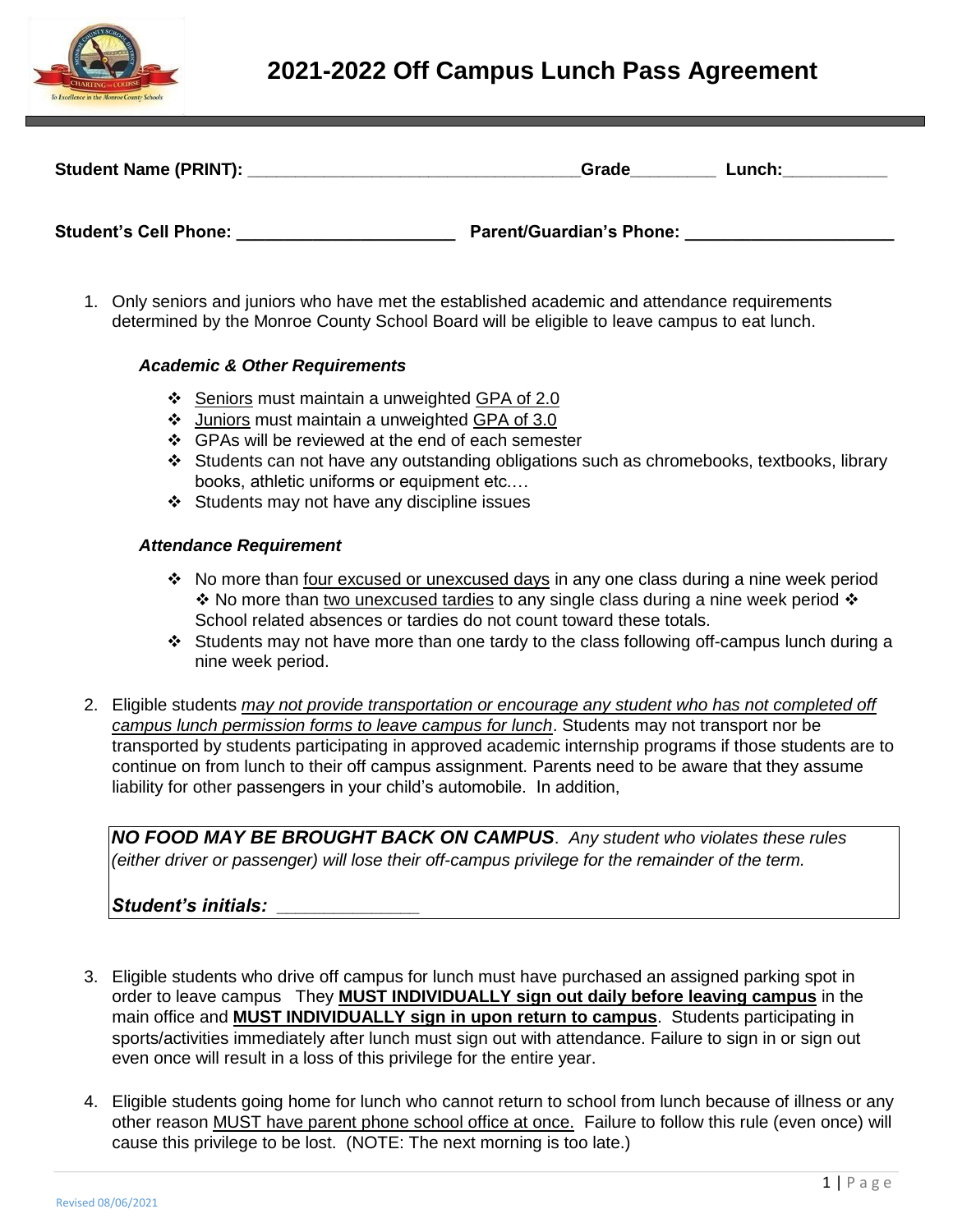- 5. The issuance of an **OSS/ISS/Administrative detention will result in the loss of the privilege** as determined by school administrators.
- 6. The cost to replace a lost pass is \$5.
- 7. Parent or Guardian must sign and have the attached form notarized.

**I have read the rules of this agreement and agree to them. I understand not adhering to these rules will result in the immediate revocation of my Off Campus Lunch Pass.**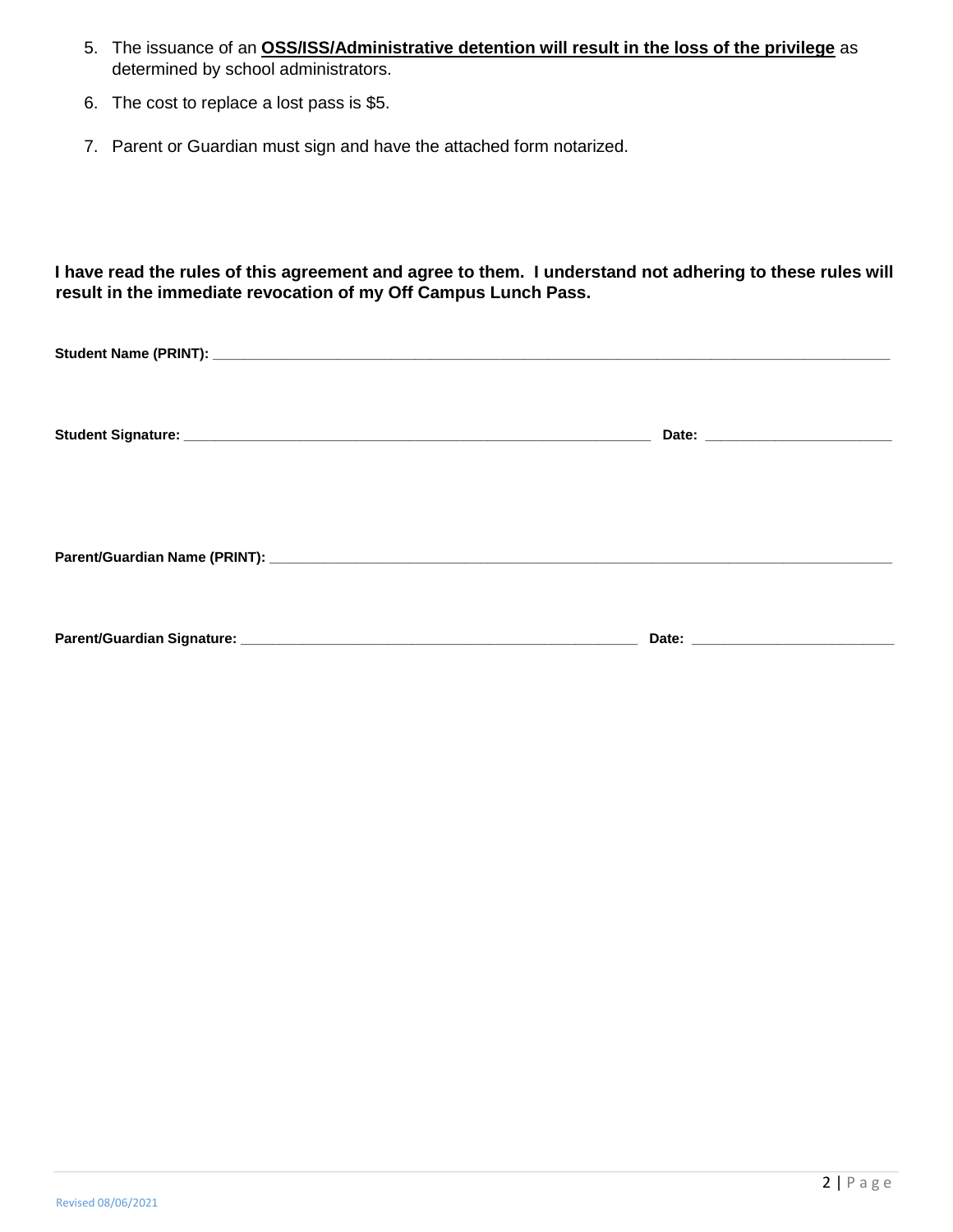

# **INFORMATION BELOW TO BE COMPLETED BY PARENT/GUARDIAN AND STUDENT**

I have read and understand the rules pertaining to Coral Shores High School Off Campus lunch privilege and do hereby give (*PRINT Student's Name***) \_\_\_\_\_\_\_\_\_\_\_\_\_\_\_\_\_\_\_\_\_\_\_\_\_\_\_\_\_\_** a Coral Shores High School student, permission to leave campus during his/her scheduled time for lunch. I understand I must have purchased an assigned parking space in order to leave campus for lunch. I will not hold the school responsible for any injuries that may occur when my son/daughter is off campus for lunch.

## **Student Name (PRINT):\_\_\_\_\_\_\_\_\_\_\_\_\_\_\_\_\_\_\_\_\_\_\_\_\_\_\_\_\_\_\_\_\_\_\_\_\_\_\_\_\_\_\_\_\_\_\_\_\_\_\_\_\_\_\_\_\_\_\_\_\_**